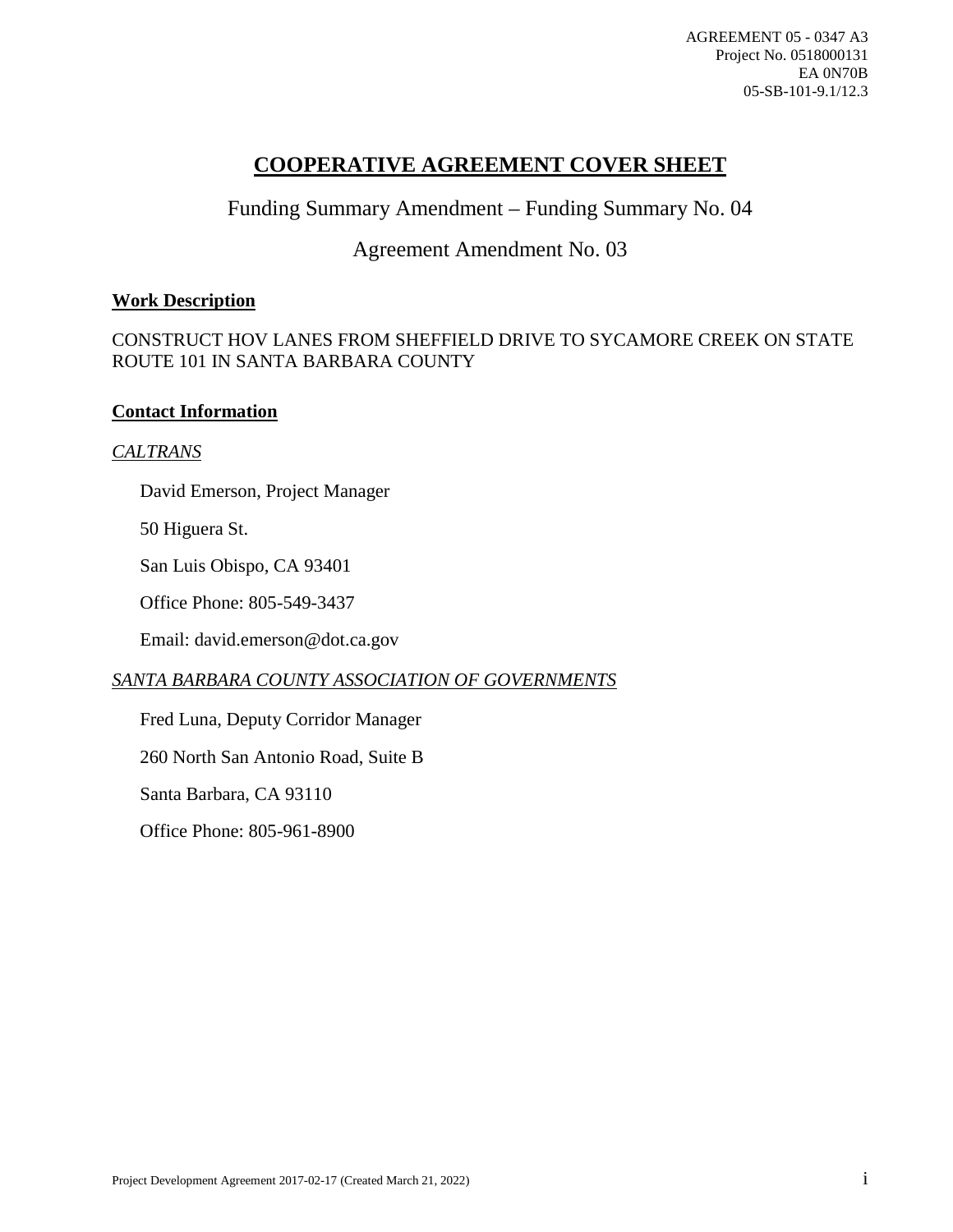# **Table of Contents**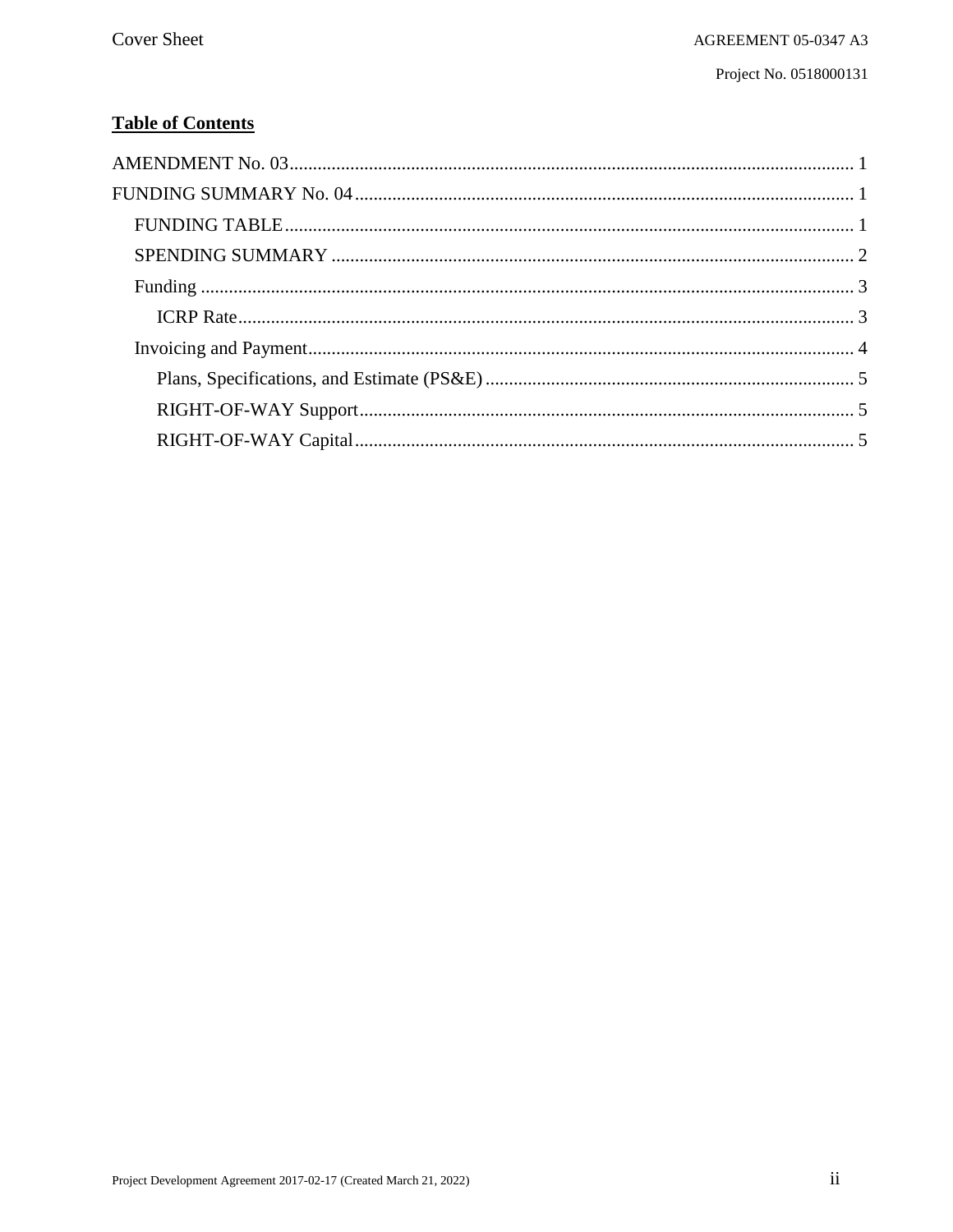# **AMENDMENT NO. 03**

# **FUNDING SUMMARY NO. 04**

- 1. PARTIES, in accordance with the provisions of this AGREEMENT, hereby amend this AGREEMENT by replacing Funding Summary No. 03 in its entirety with Funding Summary NO. 04.
- <span id="page-2-1"></span><span id="page-2-0"></span>2. Funding Summary No. 4 provides the following modifications: a. Increased STIP/RIP funds by \$642,000 for CALTRANS PS&E.
	- b. Increased Local funds by \$1,000,000 for PS&E to fund CMGC Pre-construction services and revised estimates.
	- c. Reduce Local funds by \$1,000,000 for R/W CAPITAL.
	- d. Revised footnote to reflect costs to cover Pre-construction services.
	- e. Increased Local funds by \$1,000,000 in PS&E to be spent by CALTRANS on CMGC Pre-construction services.

| v. 12<br><b>FUNDING TABLE</b> |              |                 |                 |                       |                       |            |
|-------------------------------|--------------|-----------------|-----------------|-----------------------|-----------------------|------------|
| IMPLEMENTING AGENCY→          |              |                 | <b>CALTRANS</b> | <b>SBCAG</b>          |                       |            |
| Source                        | Party        | Fund Type       | PS&E            | R/W<br><b>SUPPORT</b> | R/W<br><b>CAPITAL</b> | Totals     |
| <b>STATE</b>                  | <b>SBCAG</b> | <b>STIP/RIP</b> | 3,149,000       |                       | 0                     | 3,149,000  |
| <b>STATE</b>                  | <b>SBCAG</b> | SB1-LPP         |                 |                       | 3,681,000             | 3,681,000  |
| <b>LOCAL</b>                  | <b>SBCAG</b> | Measure A       | 13,949,890*     | 1,250,110             | 4,649,000             | 19,849,000 |
| Totals                        |              |                 | 17,098,890      | 1,250,110             | 8,330,000             | 26,679,000 |

<span id="page-2-2"></span>**\*Includes \$2,600,000 for CMGC Pre-Construction services and Independent Cost Estimating contracts.** 

**The Funding Table shows the portion of funding that a PARTY will provide for the PROJECT COMPONENTS.**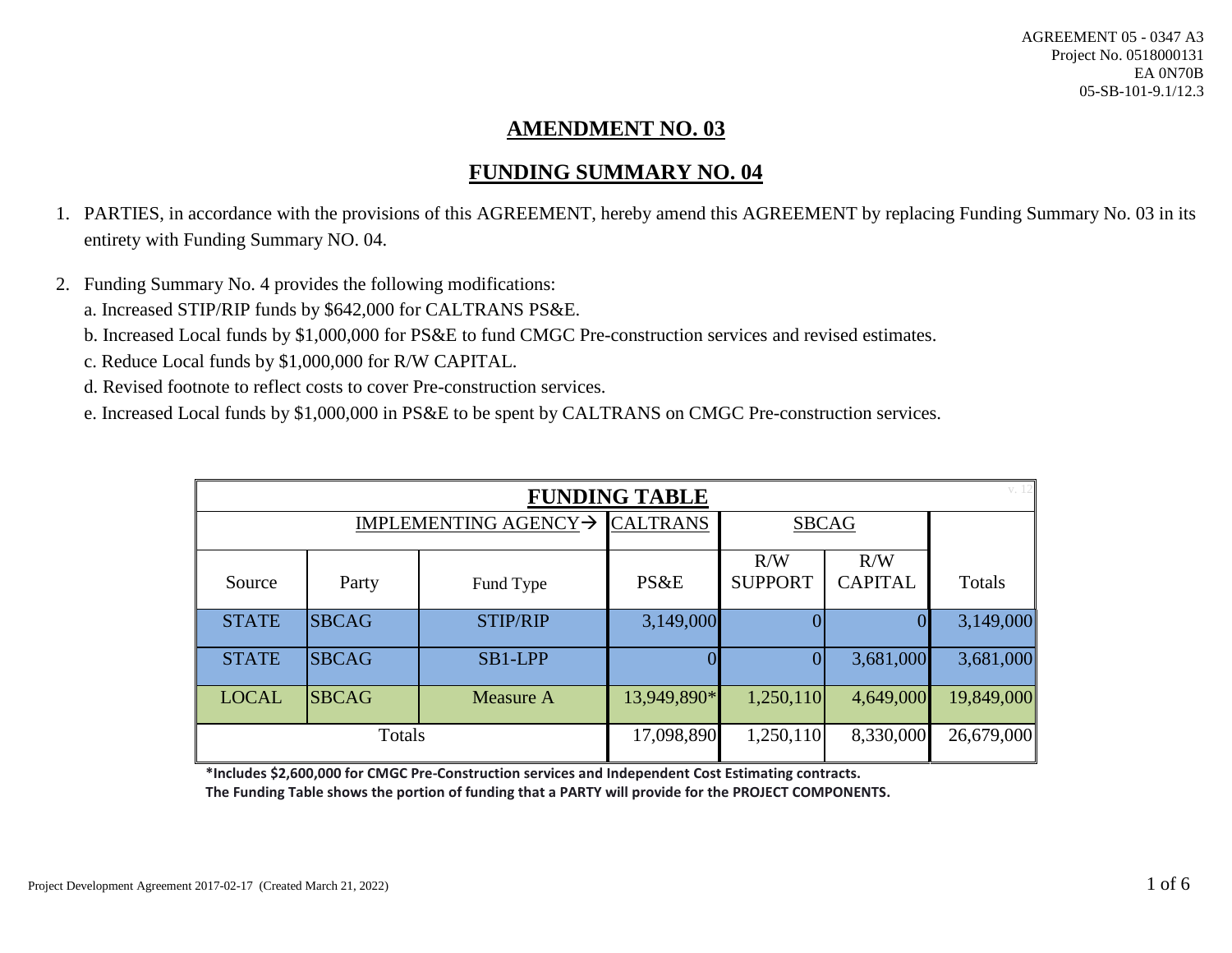|                         |                 |              |                 |              |                    | v 221      |
|-------------------------|-----------------|--------------|-----------------|--------------|--------------------|------------|
| <b>SPENDING SUMMARY</b> |                 |              |                 |              |                    |            |
|                         | $PS&E**$        |              | R/W Support     |              | <b>R/W CAPITAL</b> |            |
| Fund Type               | <b>CALTRANS</b> | <b>SBCAG</b> | <b>CALTRANS</b> | <b>SBCAG</b> | <b>SBCAG</b>       | Totals     |
| <b>STIP/RIP</b>         | 3,149,000       | 0            | 0               |              | $\theta$           | 3,149,000  |
| $SB1-LPP$               | $\Omega$        | 0            | $\overline{0}$  | 0            | 3,681,000          | 3,681,000  |
| <b>Measure A</b>        | $2,600,000*$    | 11,349,890   | $\overline{0}$  | 1,250,110    | 4,649,000          | 19,849,000 |
| <b>Totals</b>           | 5,749,000       | 11,349,890   | $\overline{0}$  | 1,250,110    | 8,330,000          | 26,679,000 |

<span id="page-3-0"></span>\*For CMGC Pre-Construction services and Independent Cost Estimating contracts.

\*\*PS&E costs or savings of STIP/RIP (\$3,149,000) and Local funds (\$2,600,000) will not be in proportion to amount contributed by each fund type due to the independent nature of separate scope services and products as shown in Attachment A. The SBCAG portion of the PS&E (\$13,949,890) is funded with their own Measure funds and is not a reimbursable expense.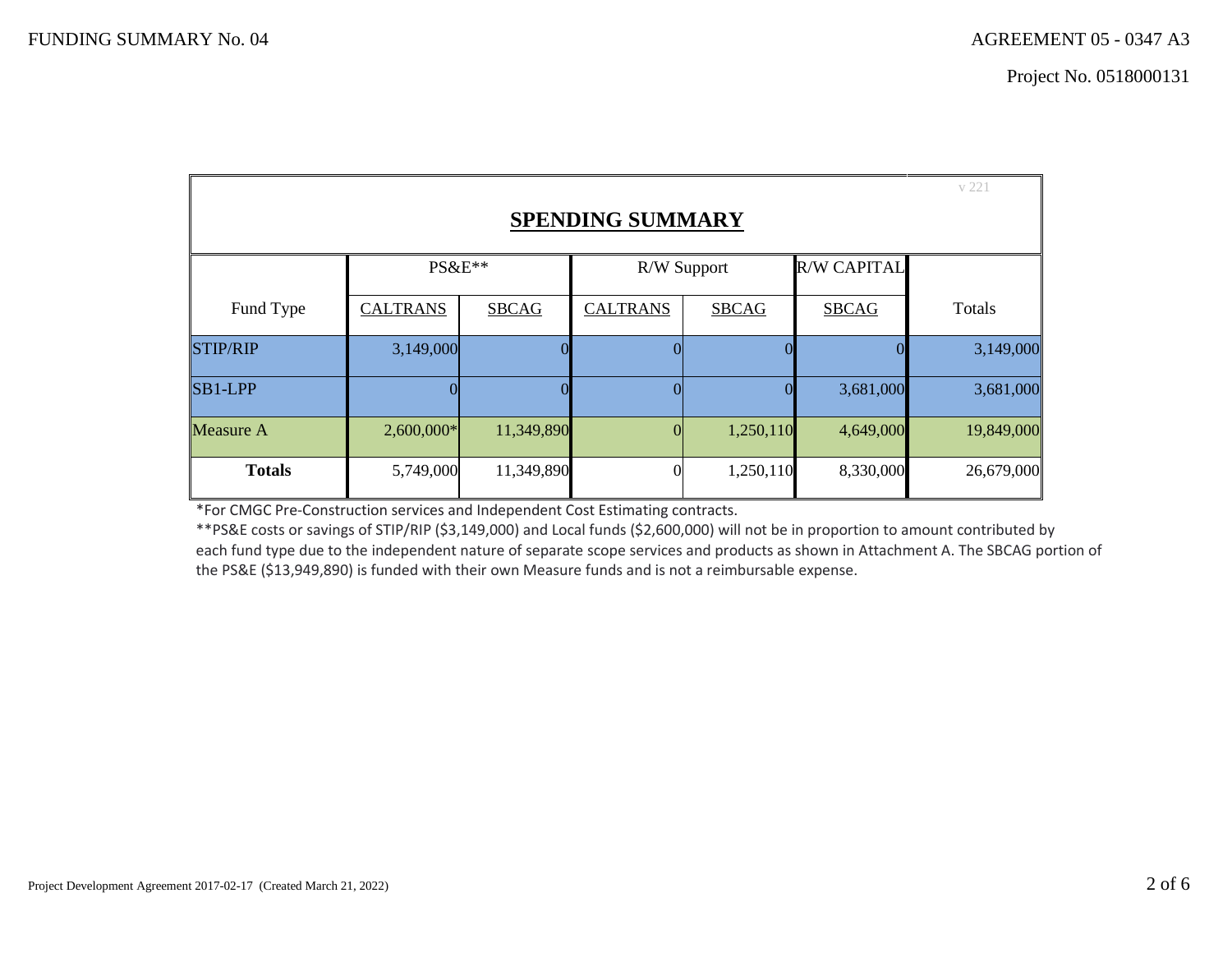### <span id="page-4-0"></span>**Funding**

3. If there are insufficient funds available in this AGREEMENT to place the PROJECT right-of-way in a safe and operable condition, the appropriate IMPLEMENTING AGENCY will fund these activities until such time as PARTIES amend this AGREEMENT.

That IMPLEMENTING AGENCY may request reimbursement for these costs during the amendment process.

4. If there are insufficient funds in this AGREEMENT to implement the obligations and responsibilities of this AGREEMENT, including the applicable commitments and conditions included in the PROJECT environmental documentation, permits, agreements, and/or approvals that are in effect at a time that WORK stops, each PARTY accepts responsibility to fund their respective WORK until such time as PARTIES amend this AGREEMENT.

Each PARTY may request reimbursement for these costs during the amendment process.

5. The table in the Spending Summary shows the PARTY that will spend the funding. Caltrans will invoice SBCAG for Measure A funds in accordance with the invoicing and payments Articles 11 and 14.

## <span id="page-4-1"></span>*ICRP Rate*

6. The cost of any engineering support performed by CALTRANS includes all direct and applicable indirect costs. CALTRANS calculates indirect costs based solely on the type of funds used to pay support costs. State and federal funds administered by CALTRANS are subject to the current Program Functional Rate. All other funds are subject to the current Program Functional Rate and the current Administration Rate. The Program Functional Rate and Administration Rate are adjusted periodically.

In accordance with California Senate Bill 848, the Administration Rate is capped at 10 percent until January 1, 2023, for Self-Help Counties with a countywide sales tax measure dedicated to transportation improvements.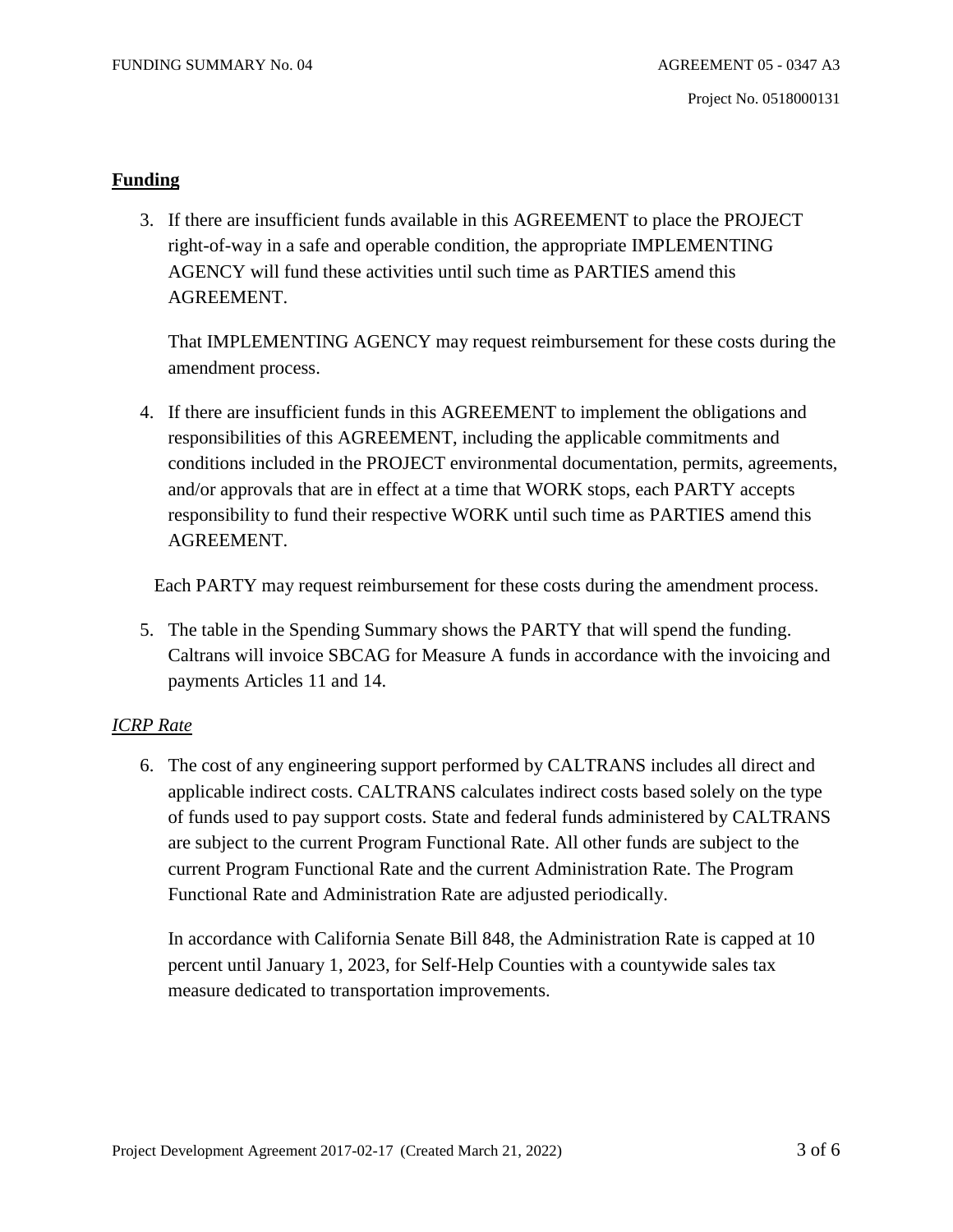- 7. If the WORK is funded with state or federal funds, any PARTY seeking CALTRANS reimbursement of indirect costs must submit an indirect cost rate proposal and central service cost allocation plan (if any) in accordance with Local Assistance Procedures Manual, 2 CFR, Part 200 and Chapter 5. These documents are to be submitted annually to CALTRANS' Audits and Investigations for review and acceptance prior to CALTRANS' reimbursement of indirect costs.
- 8. Travel, per diem, and third-party contract reimbursements for WORK are to be paid from the funds in this AGREEMENT only after the contractor performs the work and incurs said costs.

Payments for travel and per diem will not exceed the rates paid rank and file state employees under current California Department of Human Resources (CalHR) rules current at the effective date of this AGREEMENT.

If SBCAG invoices for rates in excess of CalHR rates, SBCAG will fund the cost difference and reimburse CALTRANS for any overpayment.

- 9. In accordance with the CALTRANS Federal-Aid Project Funding Guidelines, PARTIES must obtain approval from the Federal Highway Administration prior to any PROJECT funding changes that that will change the federal share of funds.
- 10. Notwithstanding the terms of this AGREEMENT, PARTIES agree to abide by the STIP guidelines that require the PARTIES to apportion the project cost increases and savings in the same proportion as the current programmed ratio of funds that are not strictly a one-time only grant. In the alternate, PARTIES may be able to apportion cost increases and savings according to a cost sharing arrangement between the PARTIES that is approved by the CTC.

## <span id="page-5-0"></span>**Invoicing and Payment**

11. PARTIES will invoice for funds where the SPENDING SUMMARY shows that one PARTY provides funds for use by another PARTY. PARTIES will pay invoices within forty-five (45) calendar days of receipt of invoice when not paying with Electronic Funds Transfer (EFT). When paying with EFT, SBCAG will pay invoices within five (5) calendar days of receipt of invoice.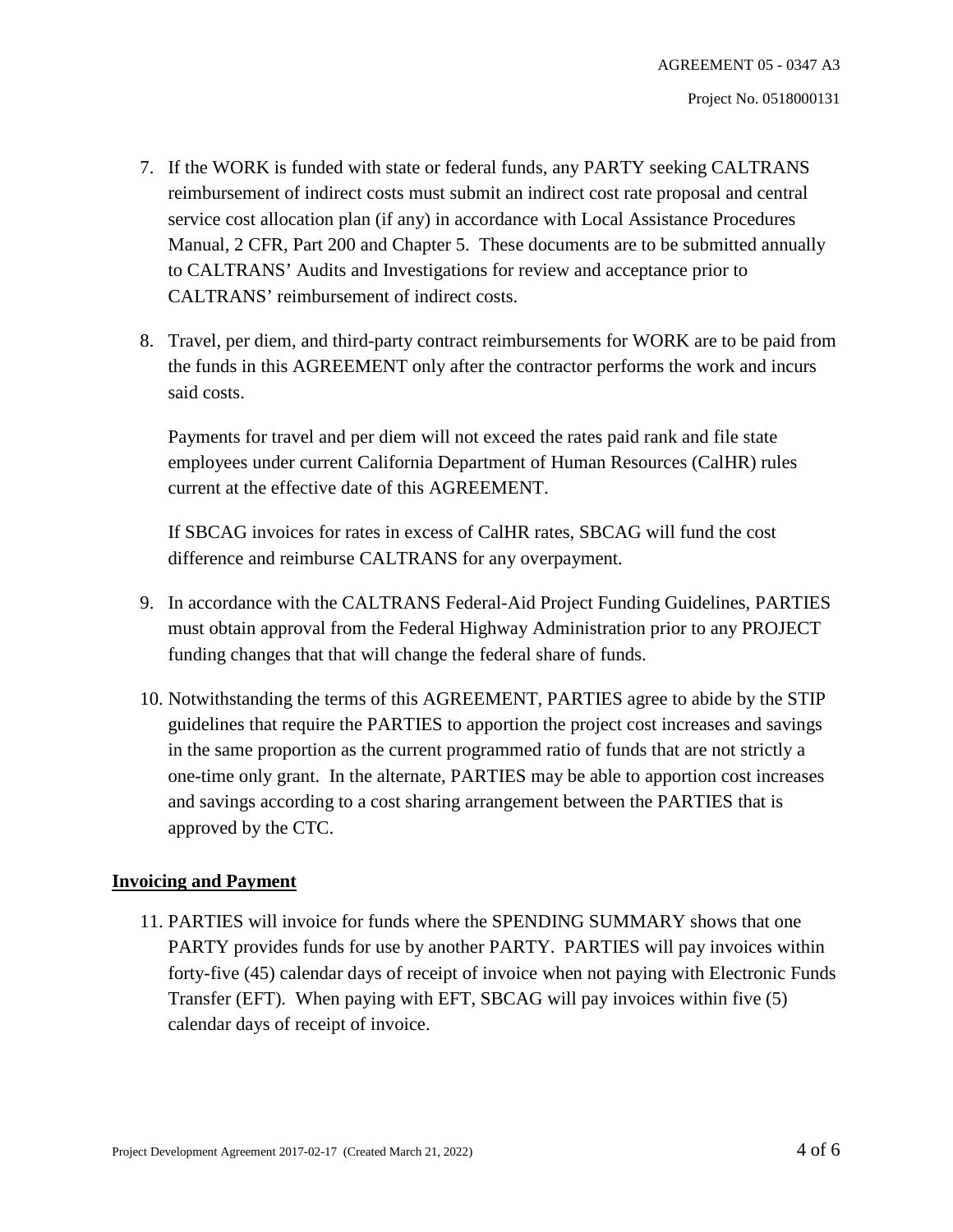- 12. If SBCAG has received EFT certification from CALTRANS then SBCAG will use the EFT mechanism and follow all EFT procedures to pay all invoices issued from CALTRANS.
- 13. CALTRANS will draw from state and federal funds that are provided by SBCAG without invoicing SBCAG when CALTRANS administers those funds and CALTRANS has been allocated those funds by the CTC and whenever else possible.
- 14. When a PARTY is reimbursed for actual cost, invoices will be submitted each month for the prior month's expenditures. After all PROJECT COMPONENT WORK is complete, PARTIES will submit a final accounting of all PROJECT COMPONENT costs. Based on the final accounting, PARTIES will invoice or refund as necessary to satisfy the financial commitments of this AGREEMENT.
- 15. If an executed Program Supplement Agreement (PSA) or STIP Planning, Programming, and Monitoring Program Fund Transfer Agreement (PPM) exists for this PROJECT then SBCAG will abide by the billing and payment conditions detailed for the fund types identified in the PSA or PPM.
- 16. If CALTRANS reimburses SBCAG for any costs later determined to be unallowable, SBCAG will reimburse those funds.

## <span id="page-6-0"></span>*Plans, Specifications, and Estimate (PS&E)*

17. CALTRANS will invoice SBCAG for a \$50,000 initial deposit after execution of this AGREEMENT and forty-five (45) working days prior to the commencement of PS&E expenditures. This deposit represents two (2) months' estimated costs. This deposit has already been collected.

Thereafter, CALTRANS will invoice on a quarterly basis and SBCAG will reimburse for actual costs incurred and paid for CMGC Pre-Construction services only.

## <span id="page-6-1"></span>*RIGHT-OF-WAY Support*

18. No invoicing or reimbursement will occur for the R/W SUPPORT PROJECT COMPONENT.

## <span id="page-6-2"></span>*RIGHT-OF-WAY Capital*

19. SBCAG will invoice and CALTRANS will reimburse for actual costs incurred and paid.